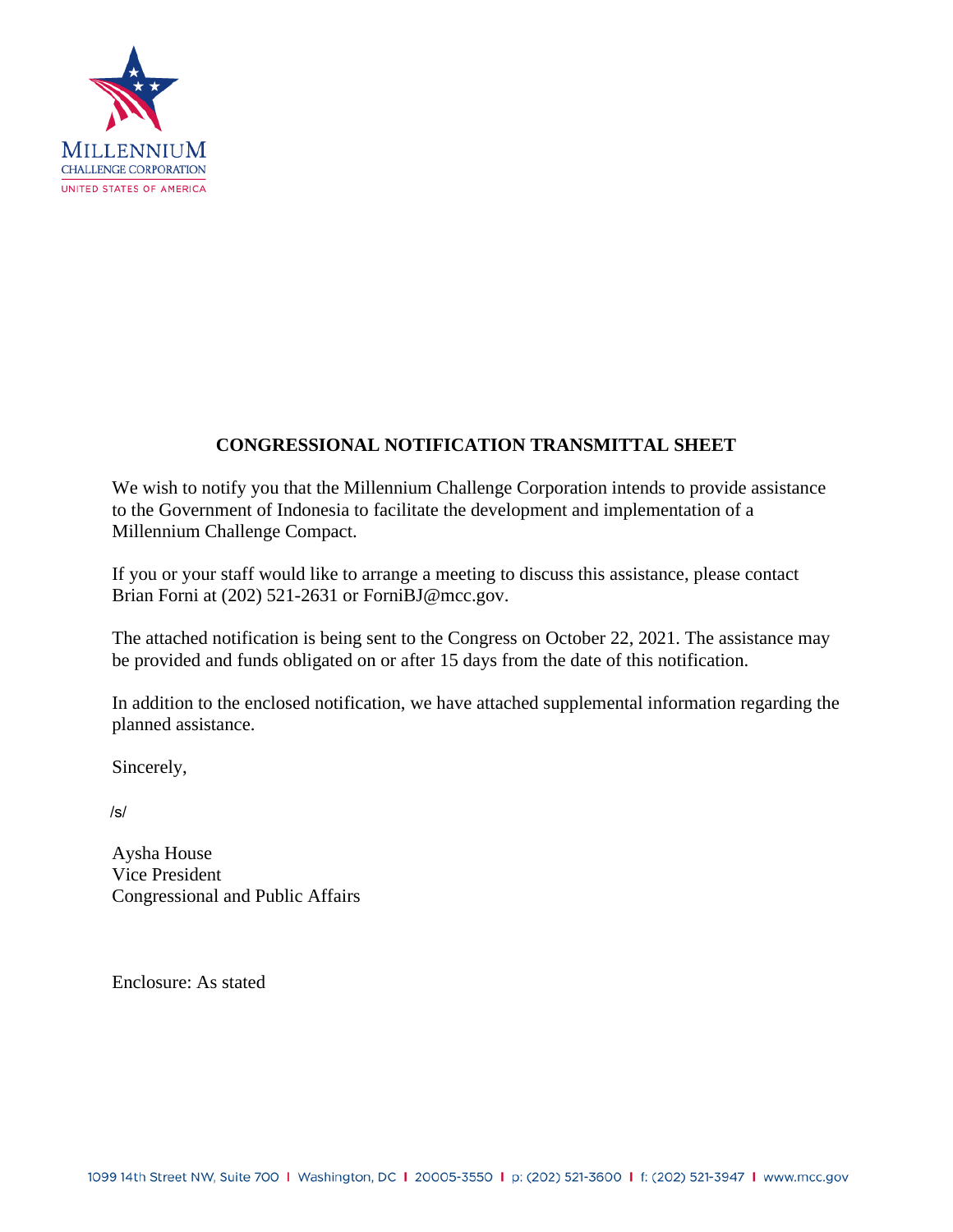# **MILLENNIUM CHALLENGE CORPORATION CONGRESSIONAL NOTIFICATION**

October 22, 2021

PROGRAM: Eligible Countries

APPROPRIATIONS CATEGORY: Fiscal Years 2021 and 2022 Program Funds

OBLIGATION AMOUNT: \$12,000,000

Pursuant to Division K, Title III under the heading "Millennium Challenge Corporation of the Consolidated Appropriations Act, 2021; , and as carried forward by the Continuing Appropriations Act, 2021; and section 610(a) of the Millennium Challenge Act of 2003, as amended (the "Act"), this is to advise that the Millennium Challenge Corporation ("MCC") intends to obligate up to \$12,000,000 under section 609(g) of the Act to provide assistance to the Government of Indonesia for the purpose of facilitating the development and implementation of a Millennium Challenge Compact with MCC.

The funds are expected to finance compact development activities, including but not limited to assessing the expected impact of the proposed compact; furthering data collection, study, and design activities; and developing guidance documents and implementation strategies.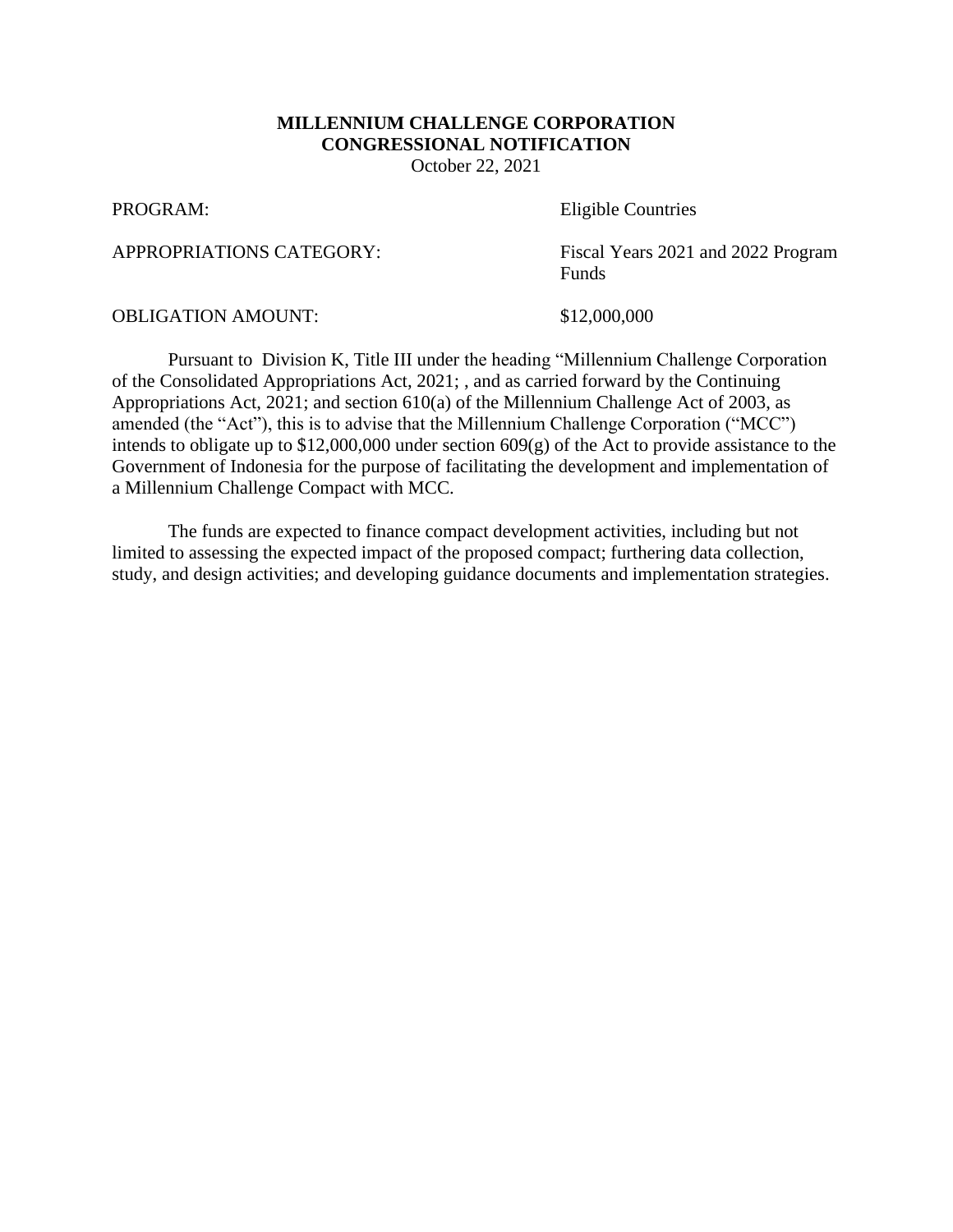## **SUPPLEMENTAL INFORMATION - MCC 609(G) ACTIVITIES FOR INDONESIA**

### **Background**

Indonesia is the largest economy in Southeast Asia, spread across a sprawling archipelago of more than 17,000 islands. United by the national motto "Unity in Diversity," the world's largest Muslim-majority democracy and fourth most populous country is home to more than 270 million people from across 1,200 ethnic groups and subgroups. Indonesia has experienced steady rates of economic growth in recent decades—averaging 5.3 percent annually between 2000 and 2019 and has cut poverty by more than half over the same period, to 9.4 percent. However, beneath these positive trends lie persistent challenges and troubling disparities that may threaten continued growth and poverty reduction if not addressed.

While poverty rates have decreased, headcounts remain quite high—25 million Indonesians still live in poverty, and approximately 55 million are vulnerable to slipping back into poverty with incomes hovering slightly above the national poverty line. The benefits of growth have not been equitably shared, and disparities in income and opportunity persist between regions and population subgroups. These issues leave Indonesia vulnerable to shocks and have been exacerbated by the global COVID-19 pandemic.

#### **Compact Eligibility and Constraints Analysis**

In December 2018, MCC's Board of Directors selected Indonesia as eligible to develop a subsequent compact. The selection reflected the strong partnership MCC and Indonesia built during the prior compact, Indonesia's commitment to ensuring the sustainability of that program, and the progress Indonesia has made on its policy performance.

MCC and the Government of Indonesia (Government) initiated the compact development process in early 2019. The Government appointed a panel of representatives from the government, civil society, academia, and the private sector to work alongside MCC in analyzing the country's most binding constraints to medium- and long-term economic growth. The analysis revealed three primary constraints: i) barriers to export-oriented competitiveness, ii) barriers to the productivity and innovation of non-tradable sector firms, and iii) costly and underdeveloped financial intermediation. MCC and the Government approved these findings in late 2019 and began work to identify the root causes of these problem areas. The Government also established and began staffing a professional compact development team to work closely with MCC throughout the remaining phases of program design.

In February and March 2020, MCC and the Government held a series of root cause analysis workshops and stakeholder consultations to diagnose and delineate the problems that contribute to the binding constraints. The Government also conducted a data-driven process—using metrics such as propensity for reform and impact on growth and poverty reduction—to evaluate and rank Indonesia's provinces and select potential locations for the proposed program. While delayed due to COVID-19, the Government submitted a concept note in July 2020 that proposed two intervention areas that would address root causes of the financial intermediation constraint: (i) access to finance for infrastructure, particularly transport and logistics infrastructure, and (ii) access to finance for micro-, small-, and medium-sized enterprises ("MSMEs"), particularly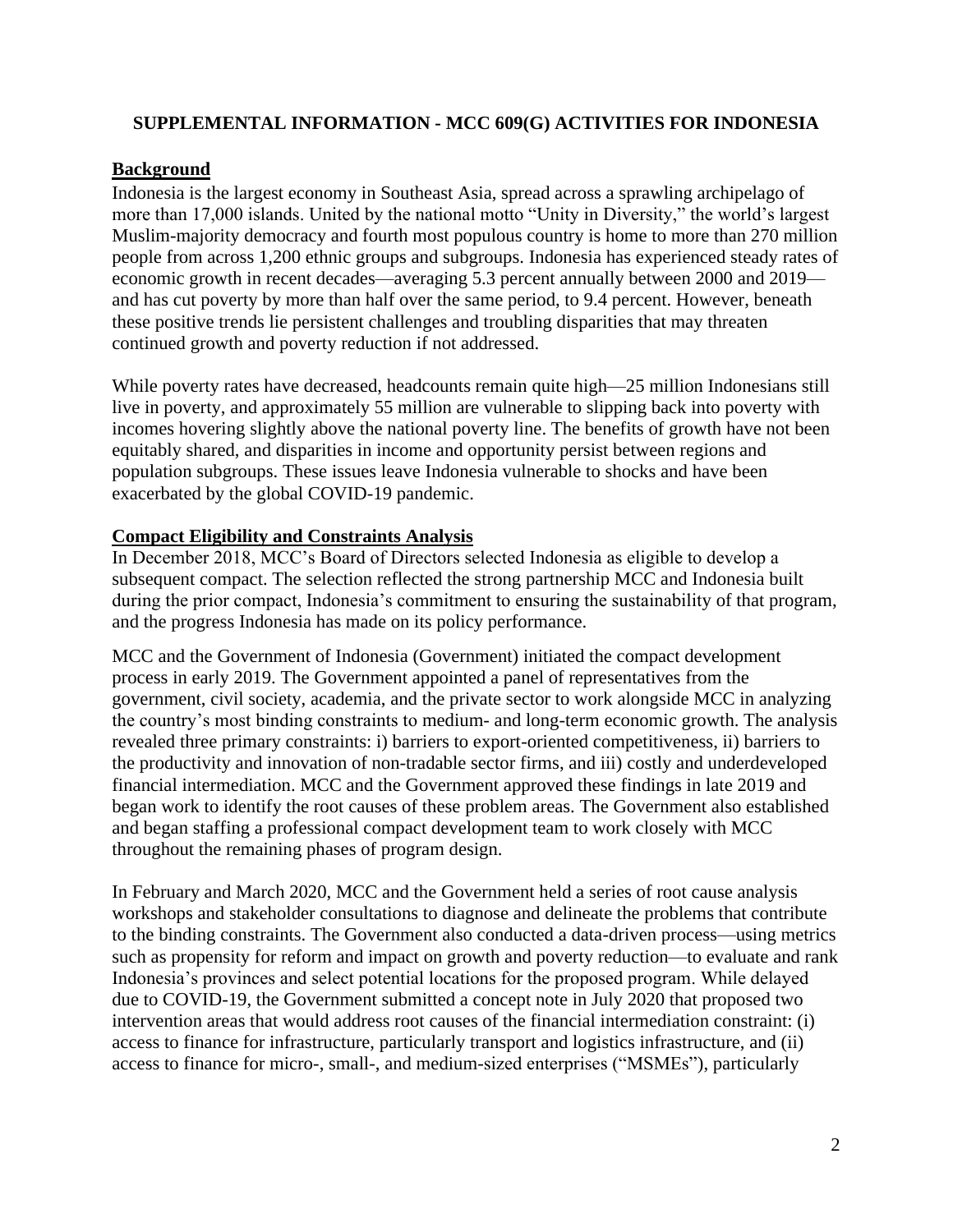those owned by women. In August 2020, MCC approved the development of full Project Proposals based on these two concepts.

MCC and the Government initiated project development immediately following the approval of the aforementioned concepts. Throughout the initial phases of compact development, MCC stressed to the Government the importance of ensuring high-level, broad-based support for the proposed compact and the scope of its activities. In response, in January 2021, the Government established a Steering Committee to help guide Indonesia's compact development efforts. The Steering Committee provided critical input into, and approval of, the Government's Project Proposals, which were submitted to MCC in July 2021. The Proposals included two projects: 1) Improving project planning and preparation capacity, and innovative financing for infrastructure and 2) Improving Micro, Small, & Medium Enterprises' (MSME) access to finance for increased productivity and inclusive growth. Both proposals have a geographical focus in five priority provinces— Bali, North Sulawesi, Riau, Riau Islands, and South Sumatra.

MCC will work closely with the Government over the coming months to further develop a compact to address the root cause of Indonesia's binding constraint of costly and underdeveloped financial intermediation.

## **Summary of Proposed Project Interventions**

The Government's proposal aims to address the binding constraint of costly and underdeveloped financial intermediation through two projects:

- **Strengthened Financial Intermediation for Transport and Logistics Infrastructure** to improve public planning and investment processes and increase commercially oriented capital in infrastructure financing. Project activities include (i) the development of Public Investment Management Guidelines, (ii) the design and operationalization of a Project Preparation Facility to support sub-national governments, (iii) strengthening financial intermediation (supply side) for infrastructure, and (iv) constructing Demonstration Projects in selected target provinces.
- **Strengthened Financial Intermediation for MSMEs, especially those owned by women** to increase financing to MSMEs, especially those owned by women in target industries in Indonesia, particularly in the targeted provinces of Riau, South Sumatra, North Sulawesi, Riau Islands and Bali.

#### **Assistance to Develop the Compact Proposal**

In order to assist Indonesia to further develop the proposed compact, MCC intends to fund preparatory activities for each of the proposed project interventions listed above. Specifically, 609(g) funds would be used to conduct additional technical and feasibility studies and related assessments, transaction advisory services, and program administration support for the start-up of an accountable entity and preparation for entry into force. This includes but is not limited to data collection, continued stakeholder liaison and consultation, identification of areas of reform, preliminary facility design, project identification and preparation activities, and the development of project implementation strategies. Funding these activities reflects MCC's commitment to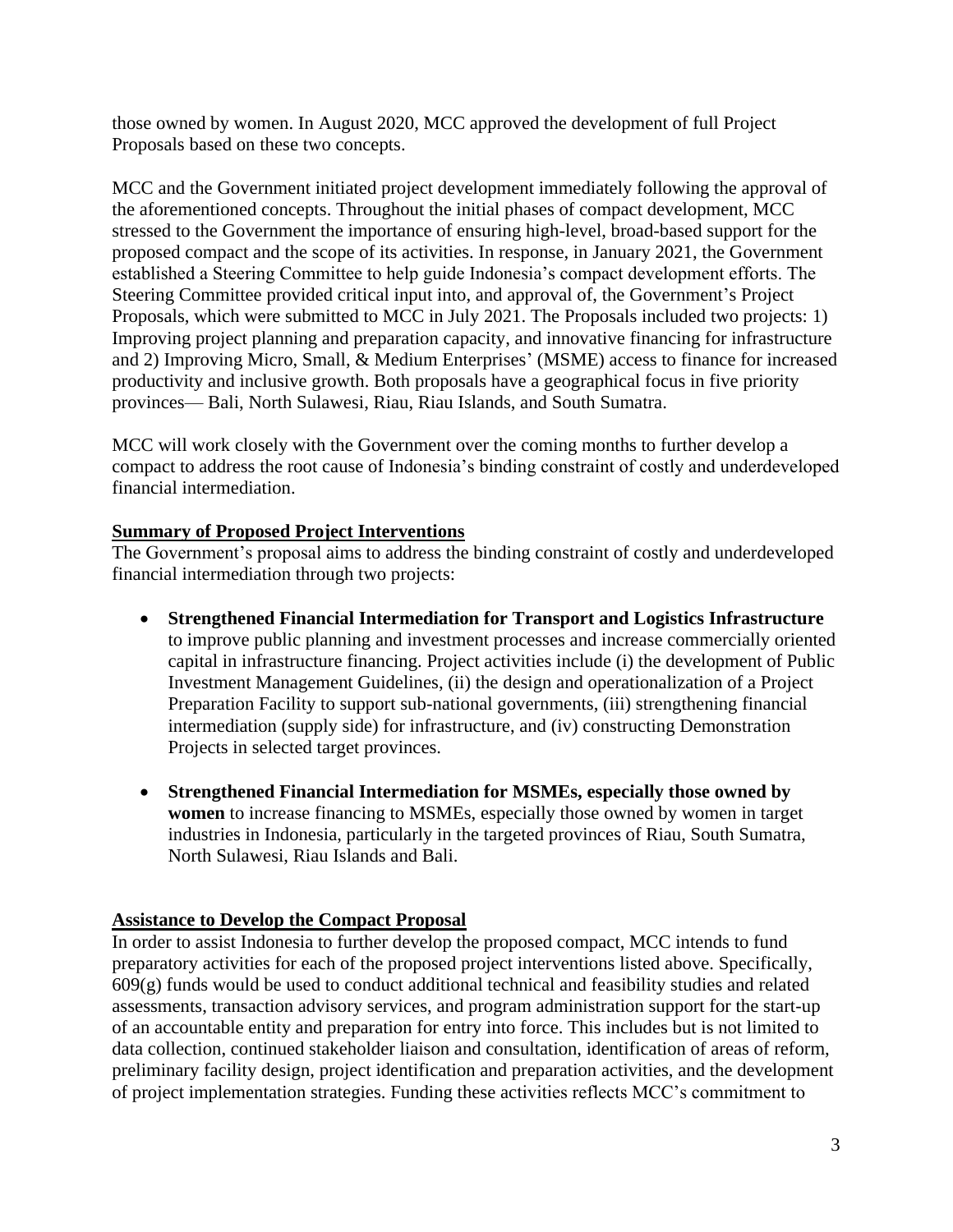preparing projects in a comprehensive manner, prior to Compact signing, to reduce implementation risk and increase confidence in the economic justification and technical feasibility of the proposed projects.

#### **Update on and Sustainability of the 2011 Indonesia Compact**

The 2011 Indonesia Compact was designed to reduce poverty through economic growth by supporting three of the Government's growth and development priorities: better health and nutrition, procurement modernization, and sustainable energy and resource management. The compact included three projects in these priority areas and was designed and implemented with a focus on community ownership and innovative, scalable models that would allow for emerging opportunities.

Despite challenges, by the end of the 2011 Indonesia Compact, MCC and the Government achieved many successful outcomes through this partnership and will incorporate key lessons learned into the design of the new compact program. For example, learning from the 2011 compact program—which was both geographically and sectorally diverse, covering 17 provinces and four major sectors—MCC and the Government are working to develop a more focused subsequent compact to streamline implementation and ensure greatest impact.

Community-Based Health and Nutrition to Reduce Stunting Project. The \$120 million Nutrition Project was designed to reduce and prevent low birth weight, childhood stunting, and malnourishment of children in project areas within 11 provinces, and to increase household income through cost savings, productivity growth, and higher lifetime earnings. When MCC's partnership with Indonesia began, more than one-third of Indonesian children under the age of five were chronically malnourished, stunting their physical and cognitive growth and causing lasting effects on their potential for learning and earning later in life. The Nutrition Project built upon a pre-existing Government initiative to combine interventions in health, sanitation, and nutrition, and targeted approximately 5,400 villages across 11 of Indonesia's 34 provinces where rates of stunted growth and low birth weight were higher than national averages. The Nutrition Project trained over 17,500 service providers on proper feeding for pregnant mothers and infants, distributed over 35 million iron tablets for pregnant women, and conducted over 4,200 community sanitation behavior change meetings across 64 districts. Fighting stunting is now a national priority in Indonesia, and policy frameworks are in place to carry gains forward in the areas of infant and young child feeding, growth monitoring, and the integration of sanitation into nutrition efforts.

Procurement Modernization Project. The \$69 million Procurement Modernization Project was designed to assist the Government in achieving significant government expenditure savings while maintaining or increasing the quality of procured goods and services. Efficient and effective public procurement is a fundamental component of good governance. Before the compact, procurement was not recognized as a professional function for civil servants in Indonesia. Goods and services for government institutions were purchased by ad hoc committees of government employees with no relevant expertise, creating opportunities for error, misuse of funds, and diminished quality of goods, works, and public services. The Procurement Modernization Project trained over 1,000 individuals from national and local governments—24 percent of whom were women—in modern procurement and management skills to improve